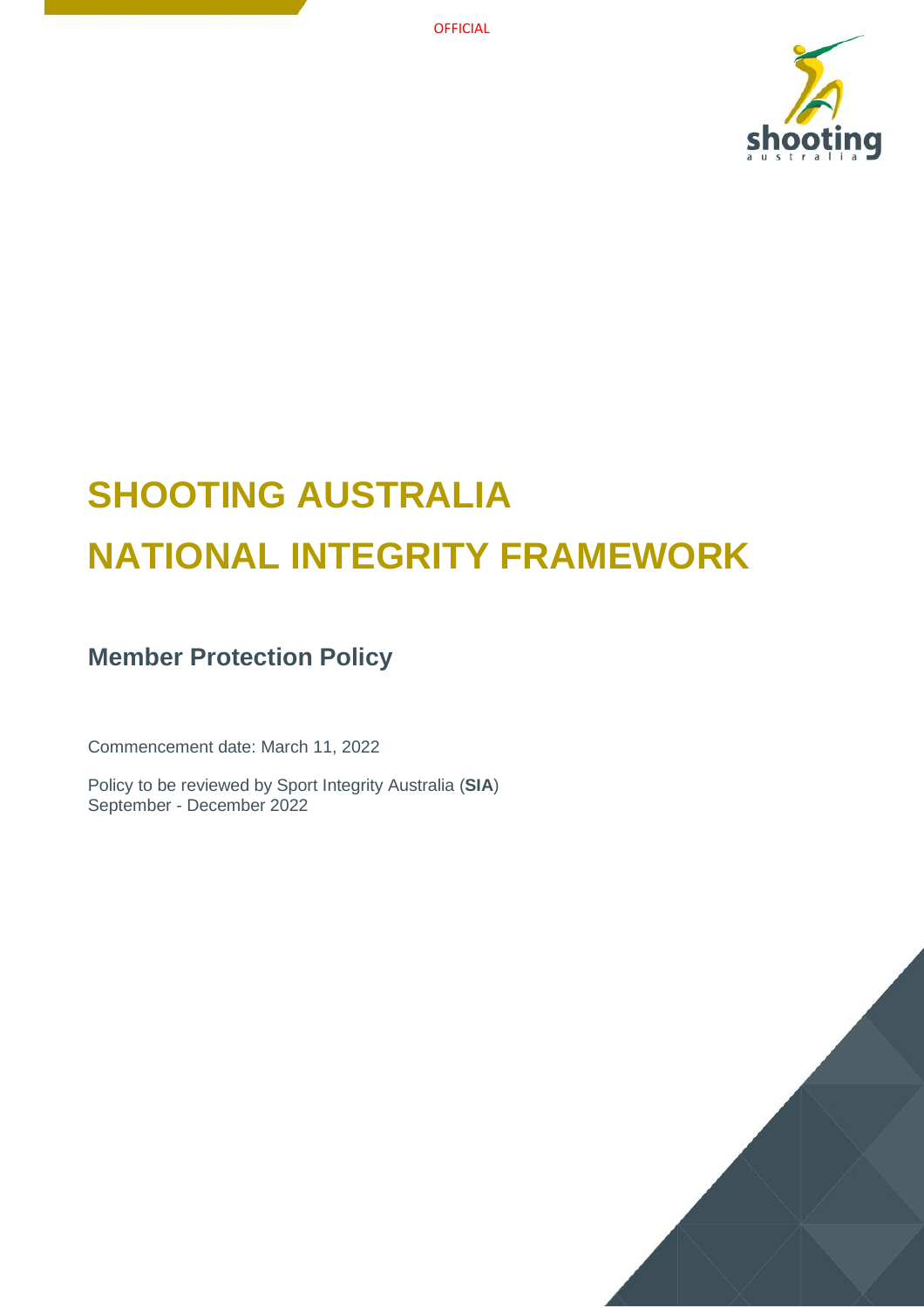

## **TABLE OF CONTENTS**

| 5. |  |  |  |
|----|--|--|--|
|    |  |  |  |

2<br>OFFICIAL

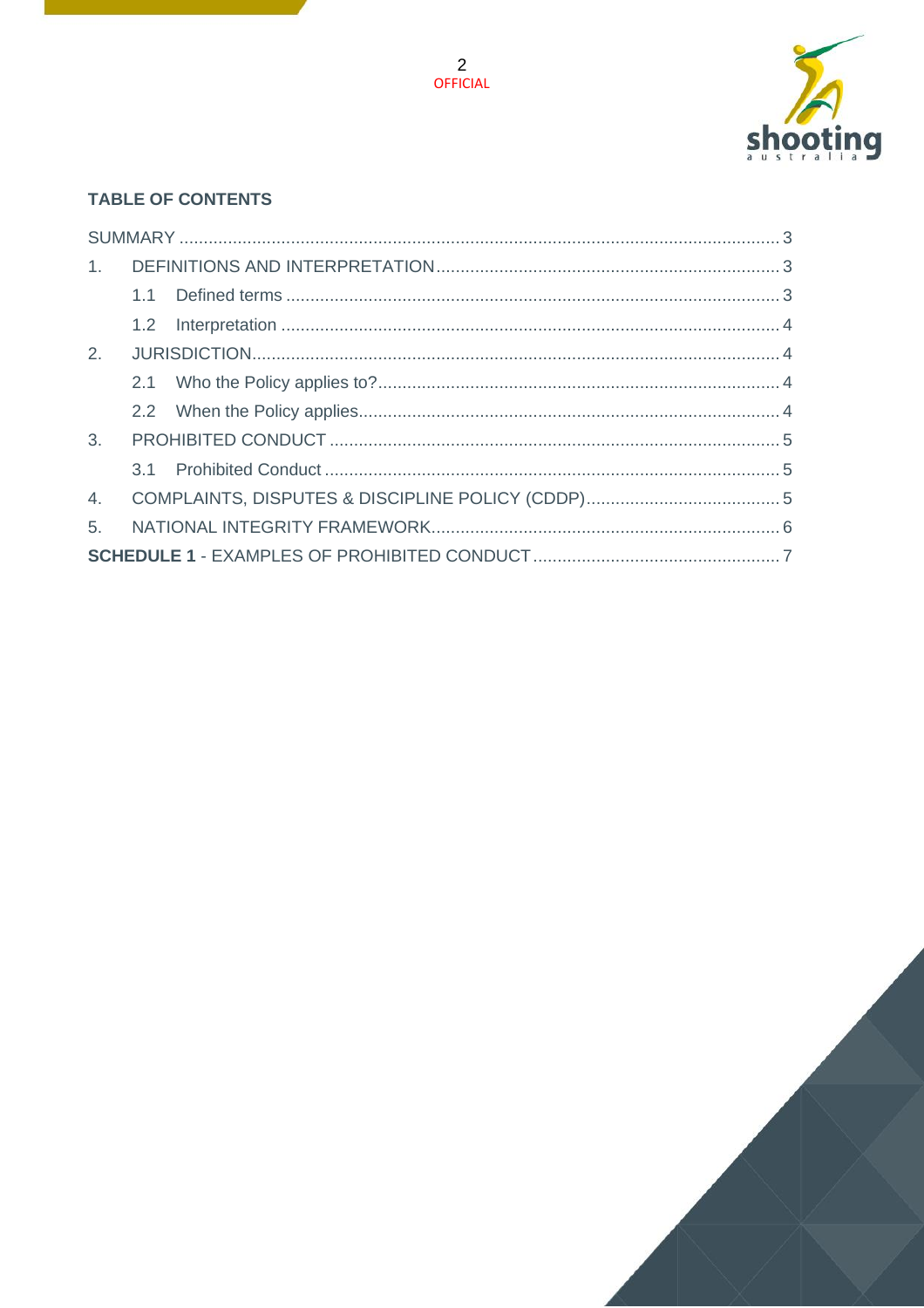

# <span id="page-2-0"></span>**SUMMARY**

Shooting Australia (**SA**) is committed to ensuring that everyone involved with our organisation and our Activities is treated with respect and dignity and is protected from abuse, bullying, harassment, sexual misconduct, unlawful discrimination, victimisation, and vilification.

This Policy seeks to ensure that everyone involved in our organisation and our Activities is aware of their rights and responsibilities. This Policy sets out the standards of behaviour expected of those involved in SA and our Activities and the behaviours that are not acceptable (**Prohibited Conduct**).

## <span id="page-2-1"></span>1. **DEFINITIONS AND INTERPRETATION**

#### <span id="page-2-2"></span>*1.1 Defined terms*

Defined terms not otherwise defined in this Policy have been defined in, and have the meaning given to them in the National Integrity Framework (**NIF**). In this Policy the following words have the corresponding meaning:

**Abuse** means any type of abuse (including physical, emotional, psychological, sexual and inappropriate use of power) that has caused, is causing or is likely to cause harm to a person's wellbeing, whether in person or as the result of a publication viewable by any other person by any means.

**Bullying** means a person or group of people repeatedly and intentionally using words or actions, or the inappropriate use of power, against someone or a group of people to cause distress and risk to their wellbeing.

**Harassment** means any type of behaviour towards a person that they do not want and that is offensive, abusive, belittling or threatening and is reasonably likely to cause harm to the person who is the subject of the harassment.

**Policy** or **MPP** means this Member Protection Policy including any schedules and annexures.

**Prohibited Conduct** means the conduct proscribed at **clause [3](#page-4-0)** of this Policy.

#### **Sexual Misconduct** means:

- (a) Sexual Harassment, which is any unwanted or unwelcome sexual behaviour where a reasonable person would anticipate the possibility that the person being harassed would feel offended, humiliated, or intimidated; and
- (b) Sexual Offences, which include any criminal offence involving sexual activity or actions of indecency.

#### **Unlawful Discrimination** includes:

(a) Direct Discrimination, when a person or group of people is treated less favourably than another person or group, because of a personal characteristic; and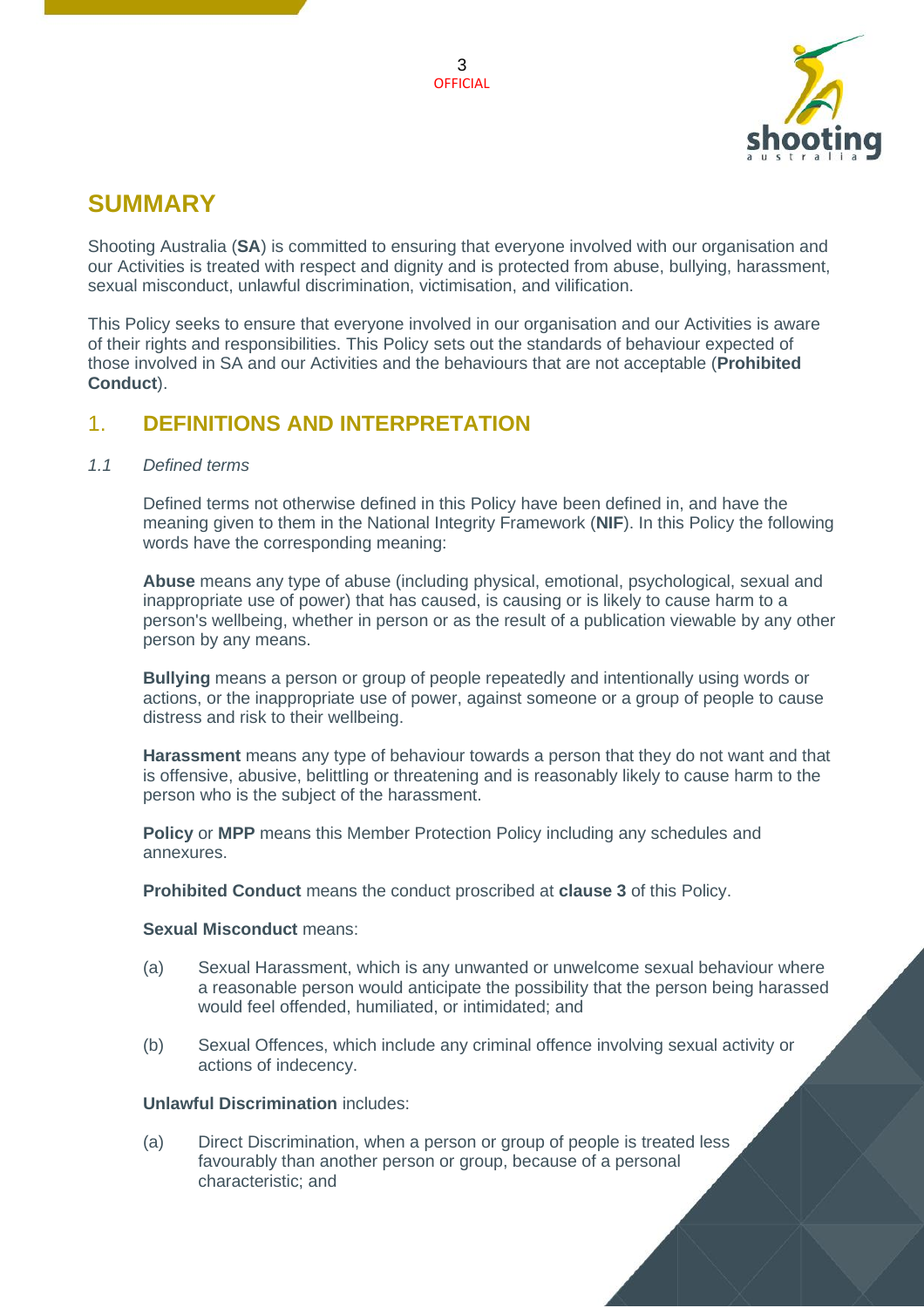

(b) Indirect Discrimination, when an unreasonable rule or policy applies to everyone but has the effect of disadvantaging some people because of a personal characteristic they share, where such personal characteristic is protected by applicable antidiscrimination legislation.

**Victimisation** means subjecting a person, or threatening to subject a person, to any unfair treatment because the person has made, or intends to pursue their right to make, a complaint or lawful disclosure, including under applicable legislation or this Policy, or for supporting another person to take such action.

**Vilification** means a public act, conduct or behaviour that incites hatred, serious contempt for, or revulsion or severe ridicule of, a person or group of people because of a particular characteristic they hold, as covered by applicable legislation, including their race or religion, or homosexuality, transgender, or HIV/AIDS status.

#### <span id="page-3-0"></span>*1.2 Interpretation*

Definitions of Abuse, Bullying, Harassment, Sexual Misconduct, Unlawful Discrimination, Victimisation and Vilification must be read in the context of **Schedule 1**.

### <span id="page-3-1"></span>2. **JURISDICTION**

<span id="page-3-2"></span>*2.1 Who the Policy applies to*

This Policy applies to:

- (a) Relevant Persons; and
- (b) Relevant Organisations.
- <span id="page-3-3"></span>*2.2 When the Policy applies*
	- (a) All Relevant Persons and Relevant Organisations to which this Policy applies must always comply with this Policy (whilst they are a Relevant Person or Relevant Organisation), including:
		- (i) in relation to any dealings, they have with Relevant Organisations or their staff, contractors, and representatives;
		- (ii) when dealing with other Relevant Persons or Relevant Organisations in their capacity as a Relevant Person/Relevant Organisation; and
		- (iii) in relation to their Membership or standing as a Relevant Person or Relevant Organisation in general.
	- (b) The following is not within the scope of this Policy:
		- (i) where an interaction (including social media interactions) occurs involving one or more Relevant Persons or Relevant Organisations, and the only link or connection between the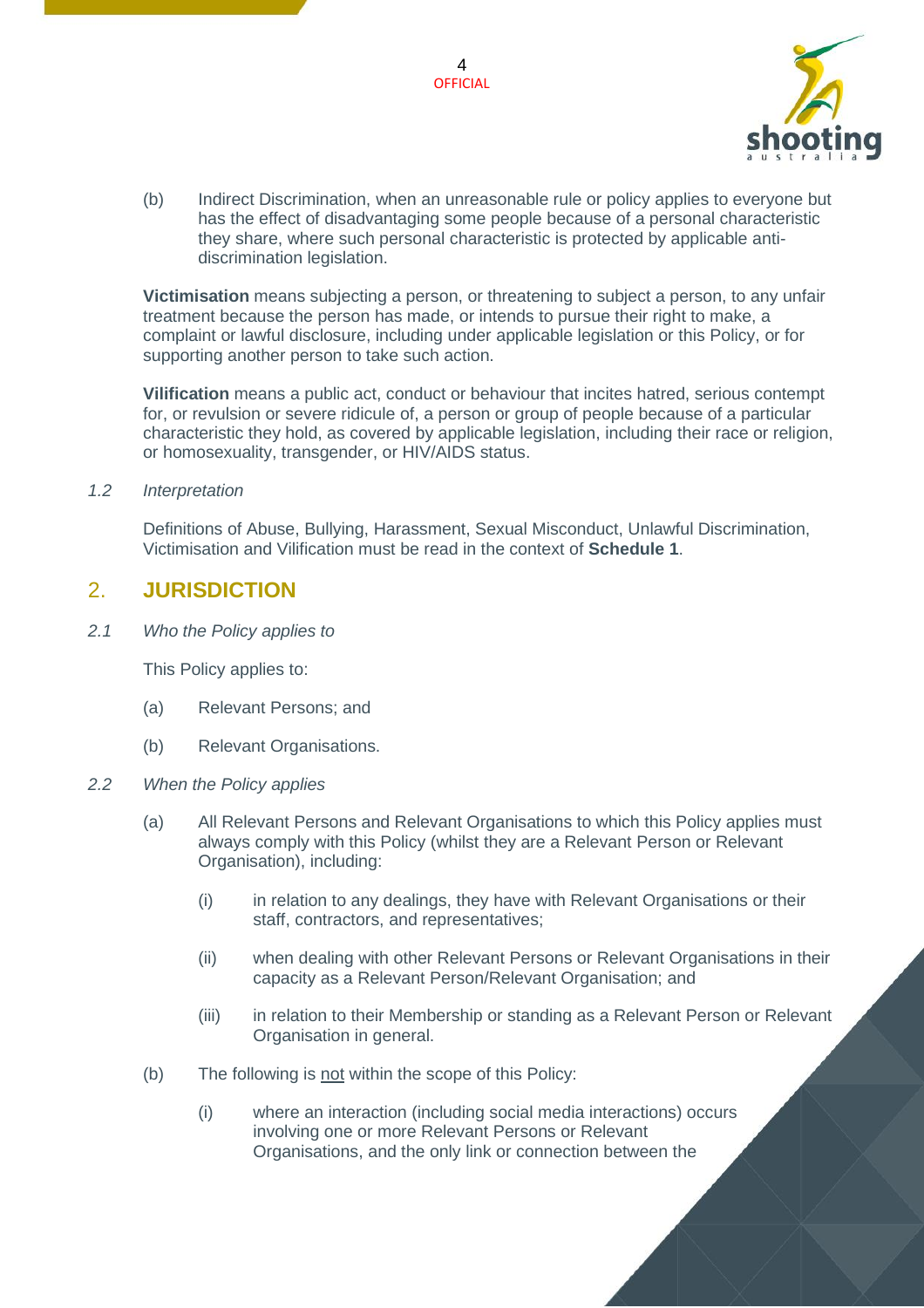



interaction and SA or SA's Activities is the fact that one or more individuals are Relevant Persons or Relevant Organisations<sup>1</sup>;

- (ii) where Prohibited Conduct occurs in contravention of this Policy, any subsequent conduct or interaction(s) that, whilst related to the original Prohibited Conduct, no longer directly relates to any of SA's Activities (even where such conduct or interaction(s) would otherwise be Prohibited Conduct) $2$ ; and
- (iii) where the Relevant Organisation determines, in its absolute discretion, that the alleged Prohibited Conduct would be more appropriately dealt with under a different SA policy, code, rules or regulations.

## <span id="page-4-0"></span>3. **PROHIBITED CONDUCT**

<span id="page-4-1"></span>*3.1 Prohibited Conduct*

A Relevant Person or Relevant Organisation commits a breach this Policy when they, either alone or in conjunction with another or others, engage in any of the following conduct against one or more Relevant Persons or Relevant Organisations, in the circumstances outlined in **clause [2](#page-3-1)**:

- (a) Abuse;
- (b) Bullying;
- (c) Harassment;
- (d) Sexual Misconduct;
- (e) Unlawful Discrimination;
- (f) Victimisation; or
- (g) Vilification.

**Schedule 1** sets out examples of what may constitute Prohibited Conduct under this Policy.

## <span id="page-4-2"></span>4. **COMPLAINTS, DISPUTES & DISCIPLINE POLICY (CDDP)**

The CDDP applies to any alleged Prohibited Conduct, including reports of breaches, of this Policy.

<sup>1</sup> Such as two Members of a Relevant Organisation getting into a verbal or physical argument at a shopping centre,

or two Memberssending abusive social media messages to each other that have no direct link to SA Activities.

<sup>&</sup>lt;sup>2</sup> Such as where a Participant allegedly breaches this Policy by physically assaulting another Participant at a match, but then the personal grievance(s) between those two individuals spills into issues not directly related to SA Activities such as social media abuse or trolling.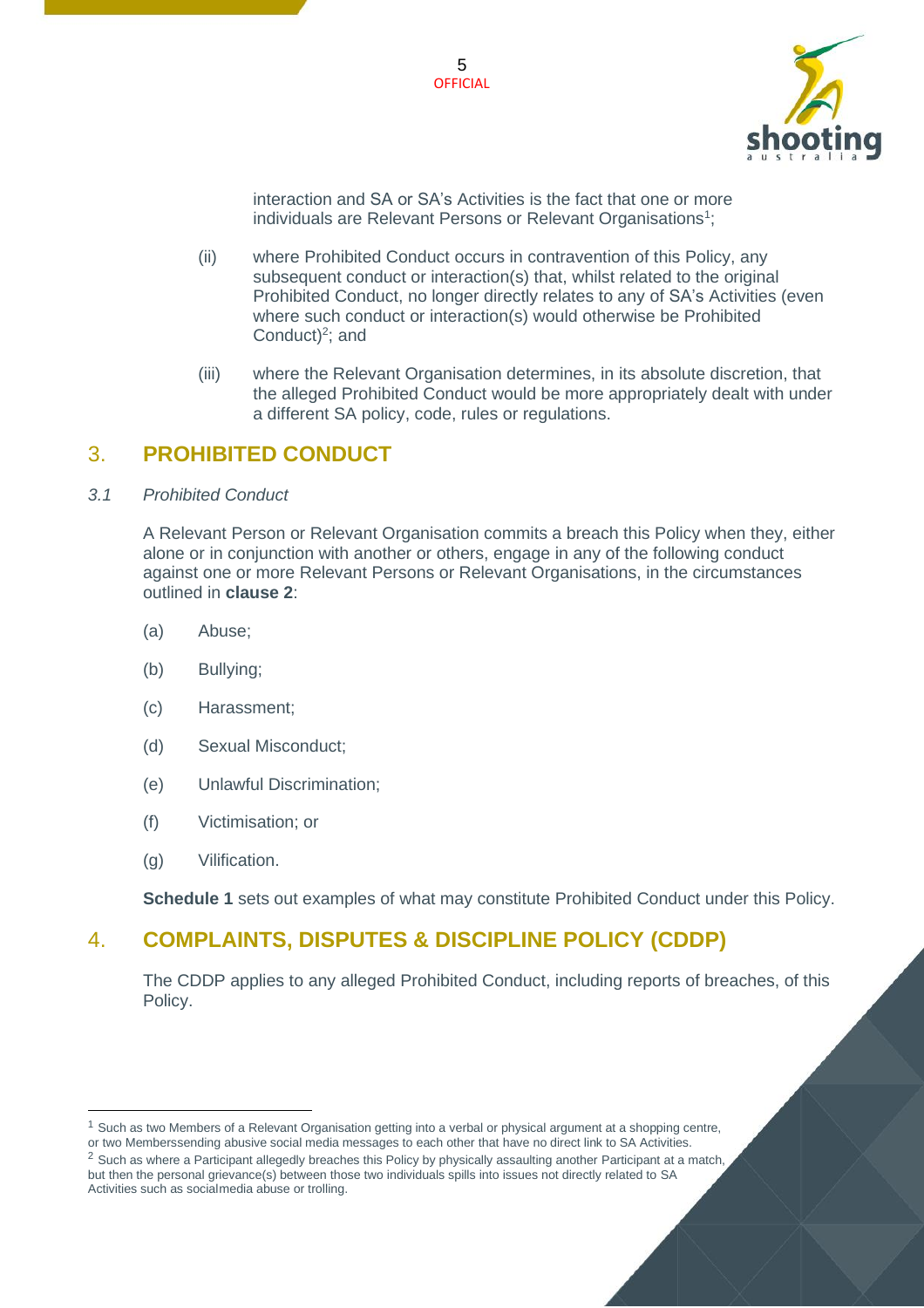

## <span id="page-5-0"></span>5. **NATIONAL INTEGRITY FRAMEWORK**

The NIF applies to this Policy. When interpreting this Policy, any provisions inconsistent with the NIF apply to the extent of that inconsistency.

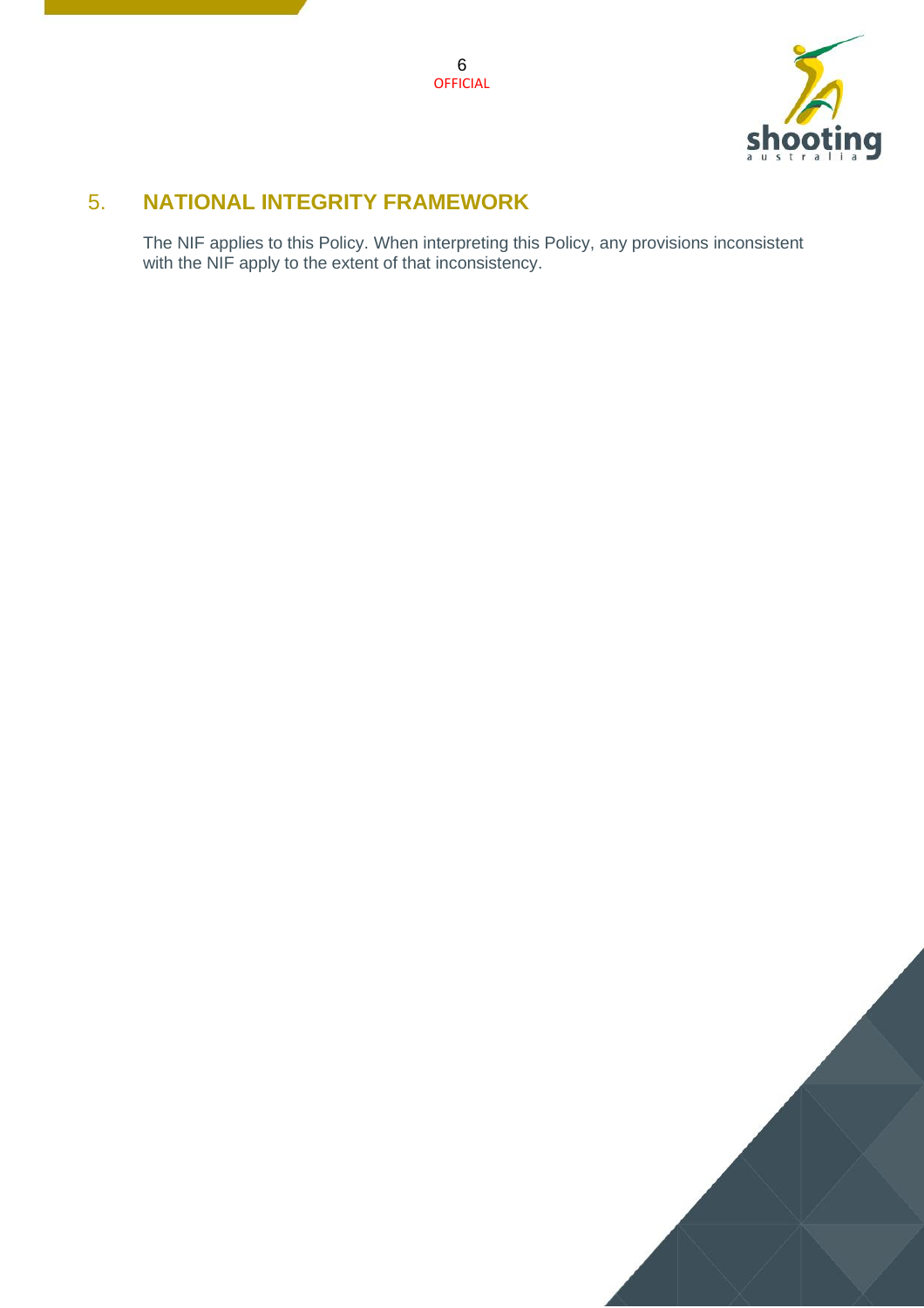



#### <span id="page-6-0"></span>**SCHEDULE 1**- Examples of Prohibited Conduct

- 1. **Abuse** must be behaviour of a nature and level of seriousness which includes, but is not limited to:
	- (a) physical abuse and assault including hitting, slapping, punching, kicking, destroying property, sleep, and food deprivation, forced feeding, unreasonable physical restraint, spitting at another person or biting;
	- (b) sexual abuse including rape and assault, using sexually degrading insults, forced sex or sexual acts, deliberately causing pain during sex, unwanted touching or exposure to pornography, sexual jokes, using sex to coerce compliance;
	- (c) emotional abuse such as repeated and intentional embarrassment in public, preventing or excluding someone from participating in sport activities, stalking, humiliation, or intimidation;
	- (d) verbal abuse such as repeated or severe insults, name calling, criticism, swearing and humiliation, attacks on someone's intelligence, body shaming, or aggressive yelling;
	- (e) financial abuse such as restricting access to bank accounts, taking control of finances and money, forbidding someone from working, taking someone's pay and not allowing them to access it;
	- (f) neglect of a person's needs.
- 2. **Bullying** must be behaviour of a nature and level of seriousness which includes, but is not limited to, repeatedly:
	- (a) keeping someone out of a group (online or offline);
	- (b) acting in an unpleasant way near or towards someone;
	- (c) giving nasty looks, making rude gestures, calling names, being rude and impolite, constantly negative and teasing;
	- (d) spreading rumours or lies, or misrepresenting someone (i.e. using their social media account to post messages as if it were them);
	- (e) 'fooling around', 'messing about' or other random or supposedly playful conduct that goes too far;
	- (f) harassing someone based on their race, sex, religion, gender, or a disability;
	- (g) intentionally and repeatedly hurting someone physically;
	- (h) intentionally stalking someone; and
	- (i) taking advantage of any power over someone else,

but does not include legitimate and reasonable: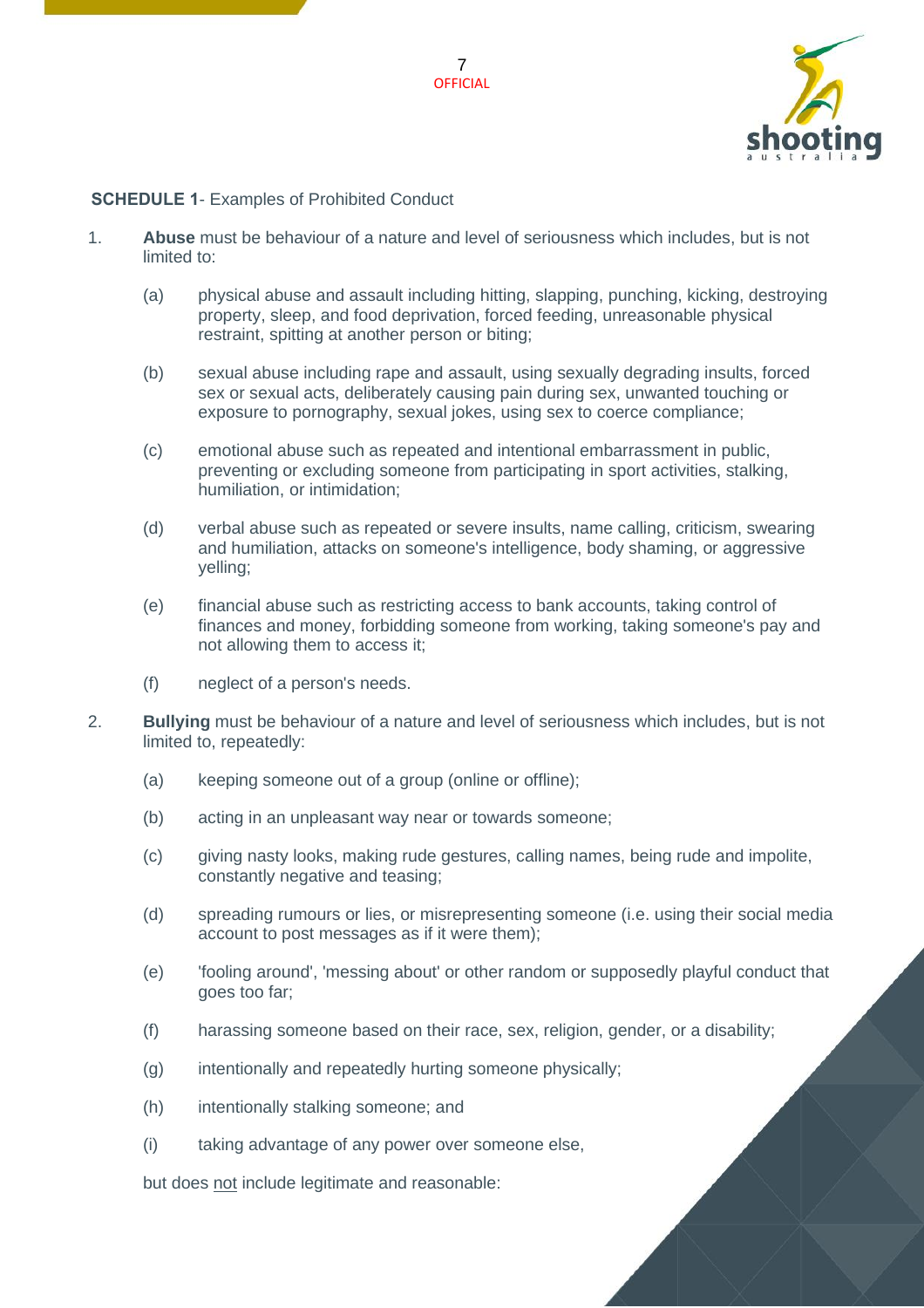

- (j) management action;
- (k) management processes;
- (l) disciplinary action; or
- (m) allocation of activities in compliance with agreed systems.
- 3. **Harassment** must be behaviour of a nature and level of seriousness which includes, but is not limited to:
	- (a) telling insulting jokes about racial groups;
	- (b) sending explicit or sexually suggestive emails or text messages;
	- (c) displaying racially offensive or pornographic images or screen savers;
	- (d) making derogatory comments or taunts about someone's race;
	- (e) asking intrusive questions about someone's personal life, including his or her sex life;
	- (f) sexual harassment or any of the above conduct in the workplace by employers, coworkers, and other workplace participants;
	- (g) any of the above conduct in the workplace, based on or linked to a person's disability or the disability of an associate; and
	- (h) offensive behaviour based on race or racial hatred, such as something done in public that offends, insults, or humiliates a person or group of people because of their race, colour or nationality or ethnicity.
- 4. **Sexual Misconduct** is behaviour including, but not limited to:
	- (a) unwelcome touching;
	- (b) staring or leering;
	- (c) suggestive comments or jokes;
	- (d) showing or sharing sexually explicit images or pictures;
	- (e) unwanted invitations to go out on dates;
	- (f) requests for sex;
	- (g) intrusive questions about a person's private life or body;
	- (h) unnecessary familiarity, such as deliberately brushing up against a person;
	- (i) insults or taunts based on sex;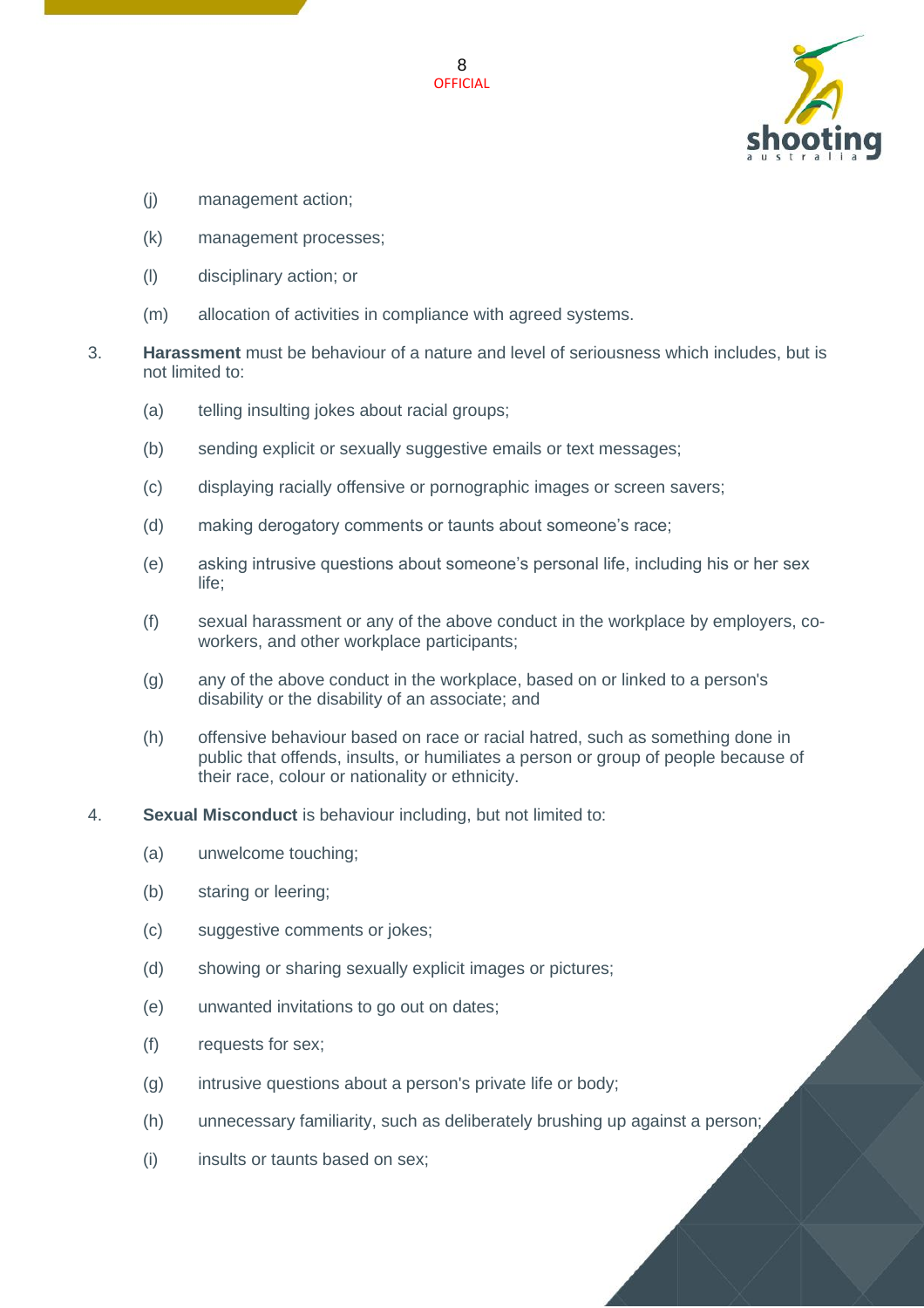

- (j) sexually explicit physical contact;
- (k) sending sexually explicit or suggestive emails, texts, or other electronic/social media messages;
- (l) displaying pornographic images or screen savers;
- (m) asking intrusive questions about someone's personal life, including about his or her sex life; and
- (n) criminal offences such as rape, indecent or sexual assault, sexual penetration, or relationship with a child under the age of 16 and possession of child pornography.
- 5. **Unlawful Discrimination** is unfair treatment based on a person's:
	- (a) age;
	- (b) disability;
	- (c) race, colour, nationality, ethnicity or migrant status;
	- (d) sex, pregnancy, marital or relationship status, family responsibilities or breastfeeding; and
	- (e) sexual orientation, gender identity or intersex status.
- 6. **Victimisation** is behaviour including, but not limited to:
	- (a) dismissal of an employee/volunteer or disadvantage to their employment/involvement in sport;
	- (b) alteration of an employee's position or duties to his or her disadvantage;
	- (c) discrimination between an employee and other employees;
	- (d) repeated failure to select an individual on merit;
	- (e) a reduction in future contract value; and
	- (f) removal of coaching and other financial and non-financial support.
- 7. **Vilification** is behaviour including, but not limited to:
	- (a) speaking about a person's race or religion in a way that could make other people dislike, hate, or ridicule them;
	- (b) publishing claims that a racial or religious group is involved in serious crimes without any evidence in support;
	- (c) repeated and serious verbal or physical abuse about the race or religion of another person;